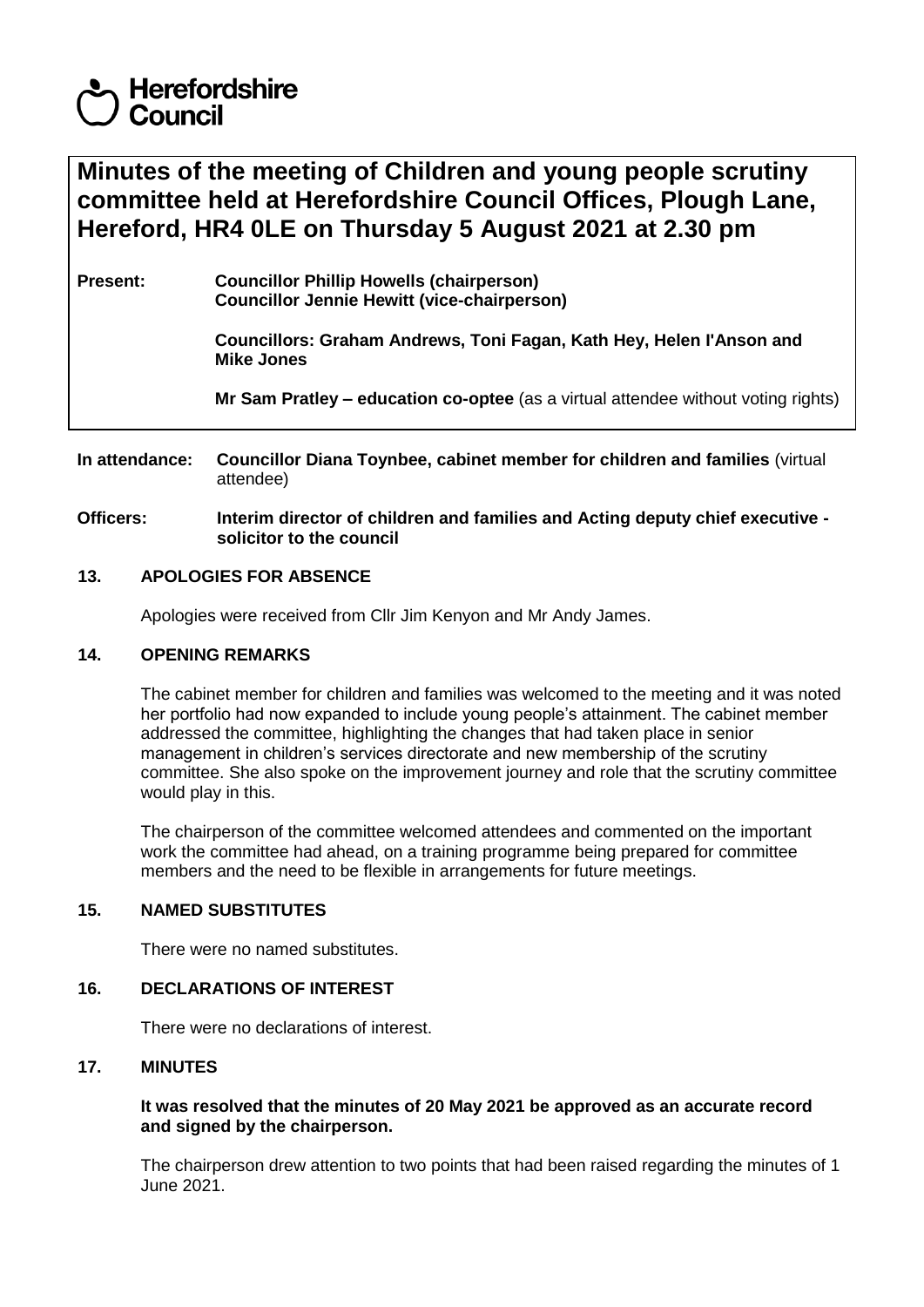Under item 8 the minutes recorded in the first bullet point that "The number of children in care in the county was slightly higher than in statistical neighbours but there could be many different reasons for this". This had been challenged by a member of the public who felt that the difference in figures for Herefordshire from comparator authorities was significant. It was confirmed that the presenting officer had used the words 'slightly higher' and agreed that the minutes were therefore an accurate record of the meeting. However committee members were invited to note the scale of difference in the figures.

Under item 9 recommendation (d) should have included the words 'and included as standard in any similar documents produced in future' at the end. This amendment was accepted.

#### **It was resolved that the minutes of 1 June 2021, as amended, be approved and signed by the chairperson.**

# **18. QUESTIONS FROM MEMBERS OF THE PUBLIC** (Pages 5 - 6)

The question and response are attached as appendix 1 to the minutes.

The chairperson explained to the committee that a second public question had been deferred.

# **19. QUESTIONS FROM MEMBERS OF THE COUNCIL**

No questions were received from members of the council.

# **20. YOUTH JUSTICE PLAN 2021 - 2022**

The committee received a presentation from the head of service for the West Mercia Youth Justice Service.

The committee discussed the report and questioned the head of service and the interim director for children and families The debate highlighted:

- The need for wider consultation and to include the voice of the child;
- The interaction of the youth justice service with other teams, and young people themselves including regarding the transition to adulthood;
- The use of restorative justice activities;
- The reasons for the reduction in first time entrants and the use of diversionary activities;
- The required improvements in the resettlement policy, learning from examples of good practice;
- The development of the new national standards, published in 2019, and the improvement plan for the West Mercia service;
- An offer to provide a briefing session for all councillors on the work of the Youth Justice Service.

The cabinet member for children and families was invited to comment and it was noted that the plan would also be considered by Cabinet before being presented to Council for endorsement.

#### **Recommendations were proposed and seconded and it was unanimously resolved that:**

- **(a) the committee endorse the Youth Justice Plan 2021-2022 for presentation to Council;**
- **(b) a written briefing be provided on diversionary schemes and activities;**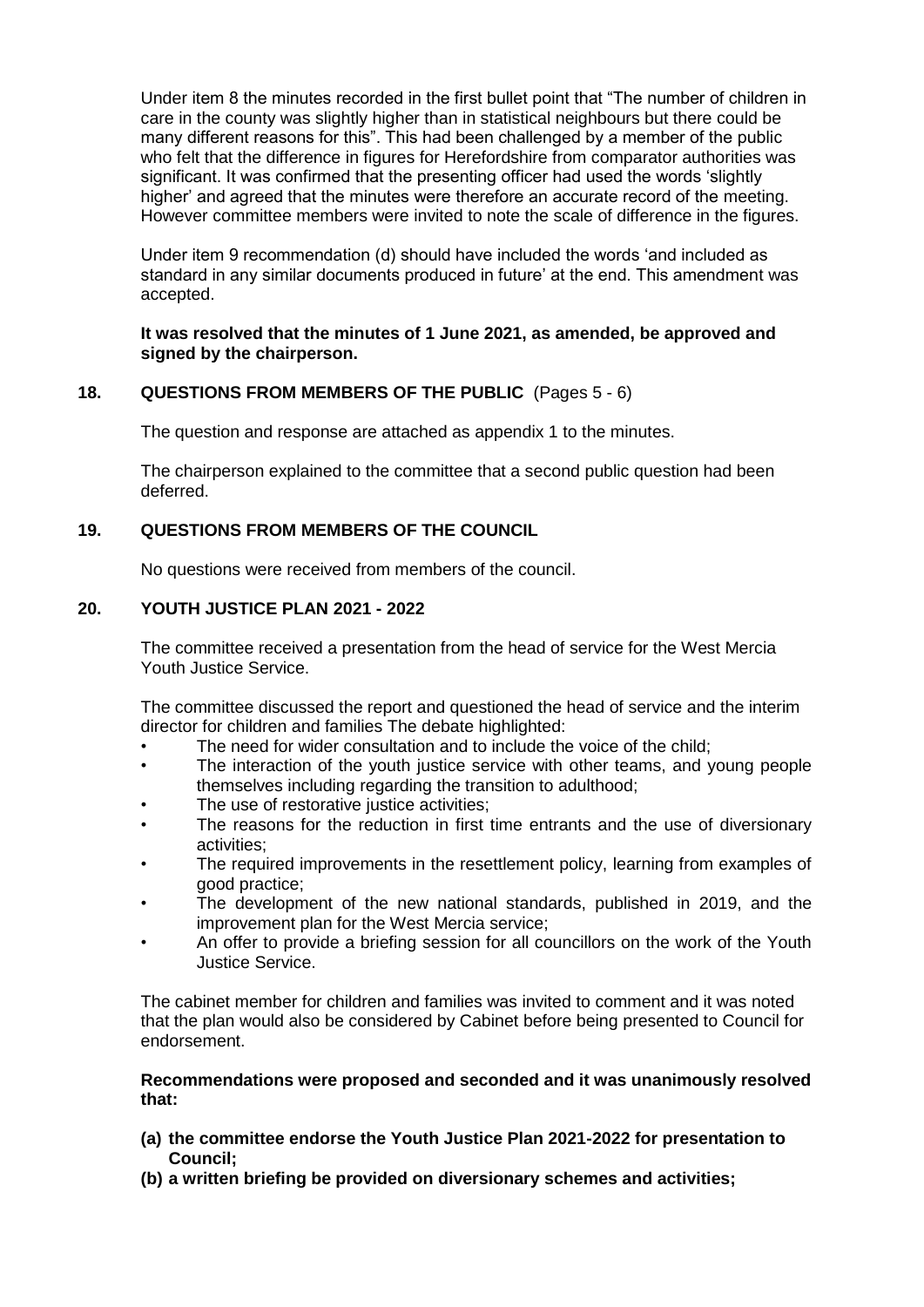- **(c) a copy of the national standards and improvement plan be shared with the committee;**
- **(d) for the 2022/23 iteration of the plan the committee recommends the inclusion of:**
	- **increased evidence of consultation with young people and the wider public;**
	- **evidence on staff consultation; and**
	- **more information on progress on county lines, exploitation and peer on peer abuse.**

# **21. CO-OPTEE MEMBERSHIP OF SCRUTINY COMMITTEES**

The acting deputy chief executive (solicitor to the council) presented the report to the committee.

The committee discussed the report and questioned the acting deputy chief executive and the interim director for children and families. The suggestion from a member of the public to include an additional co-optee as a representative of families who were or had previously been supported by social workers was considered. Key points raised included

- The existing options available to the committee to draw on evidence from experts and lived experience;
- The role of Council in appointing standing co-optees and establishing voting rights:
- The need to process re-appointments as quickly as possible and a discussion on what the term of service of co-optees should be;
- How complaints raised through the code of conduct were dealt with;
- The recruitment process for an additional adult co-optee to represent families with experience of the care system;
- The need for safeguarding training for all members of the committee, including co-optees;
- The role of the participation officer and how the voice of the child could be incorporated in reports to the committee.

# **Recommendations were proposed and seconded and it was unanimously resolved that:**

- **(a) the process for the appointment of co-optees set out in appendix one be adopted;**
- **(b) the process be used to appoint one representative from the teaching sector;**
- **(c) the term of service of co-optees be reviewed with a view to making appointments for more than one year and up to four years, linking to the election cycle;**
- **(d) the process be used to recruit an adult representative of families who are or have been supported by social workers and Council be asked to appoint an additional co-optee at its next suitable meeting;**
- **(e) the induction of co-optees be more structured and include safeguarding training; and**
- **(f) consideration be given to how the participatory officer could bring the voice of the child to the committee as and when needed.**

*The cabient member for children and families left the meeting at 16:27.*

*Cllr Hey left the meeting at the conclusion of this item at 16:36.*

# **22. WORK PROGRAMME REVIEW**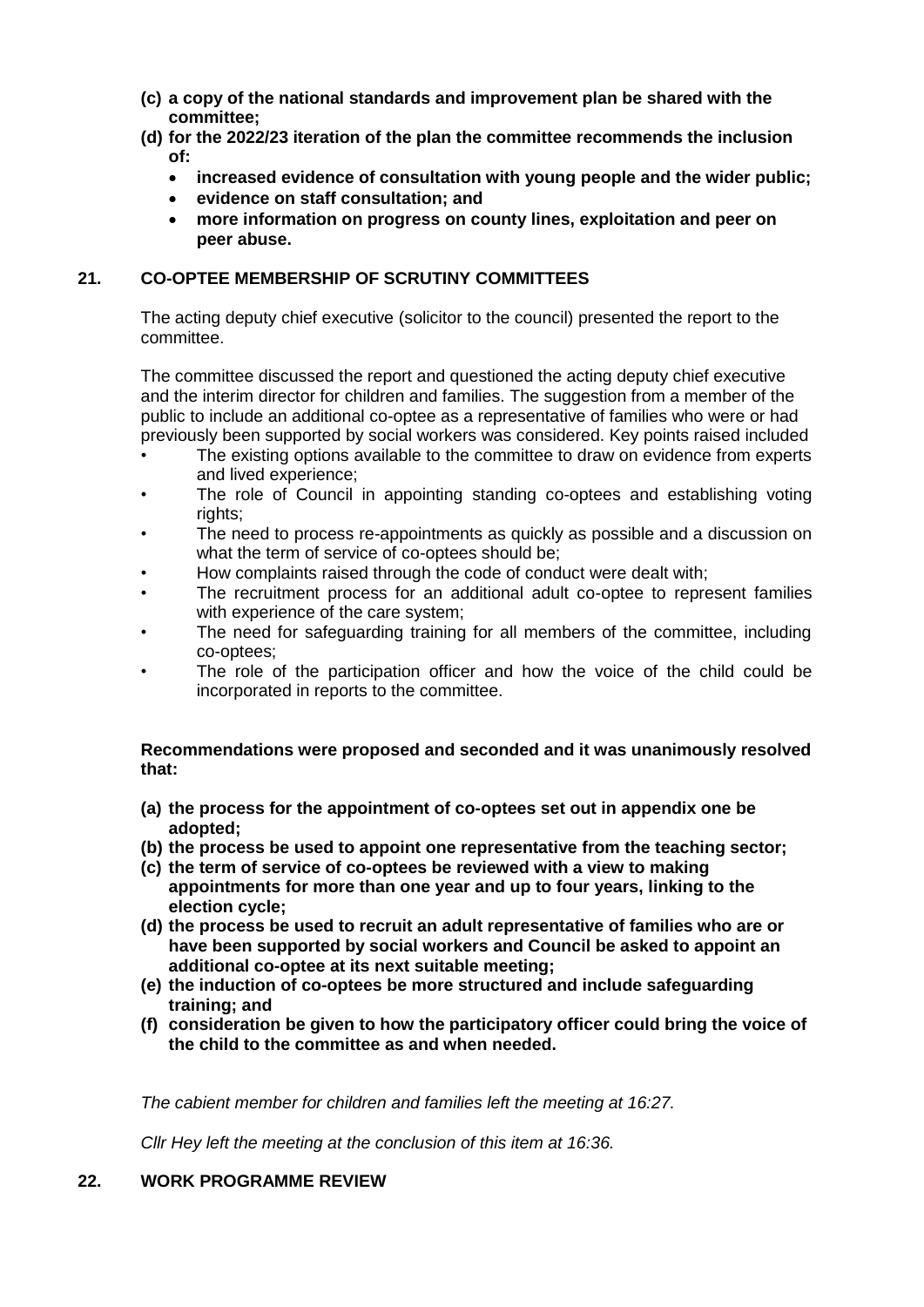The committee reviewed the draft work programme for 2021/22 and discussed priorities for the following two meetings.

The agenda for the September meeting would focus on improvement work and be confirmed following the meeting of the improvement board taking place on 9 August.

The interim director for children and families advised that the annual reports from the independent reviewing officer and child protection were a priority for consideration at the October meeting. It was noted that an update on the impact of the pandemic on opportunities for school and care leavers could be delivered as a written briefing note.

A briefing session on the work of the Youth Justice Service would be arranged as part of the training offer and made available to all councillors and co-opted members of the committee.

**Recommendations were proposed and seconded and it was unanimously resolved that:**

- **(a) the committee agrees the 2021/22 work programme and meeting dates as set out in appendix 1 with the amendments as discussed;**
- **(b) the committee notes the updated recommendation tracker in appendix 2;**
- **(c) a work programming session be held after the September 2021 meeting.**

The meeting ended at 5.05 pm **Chairperson**